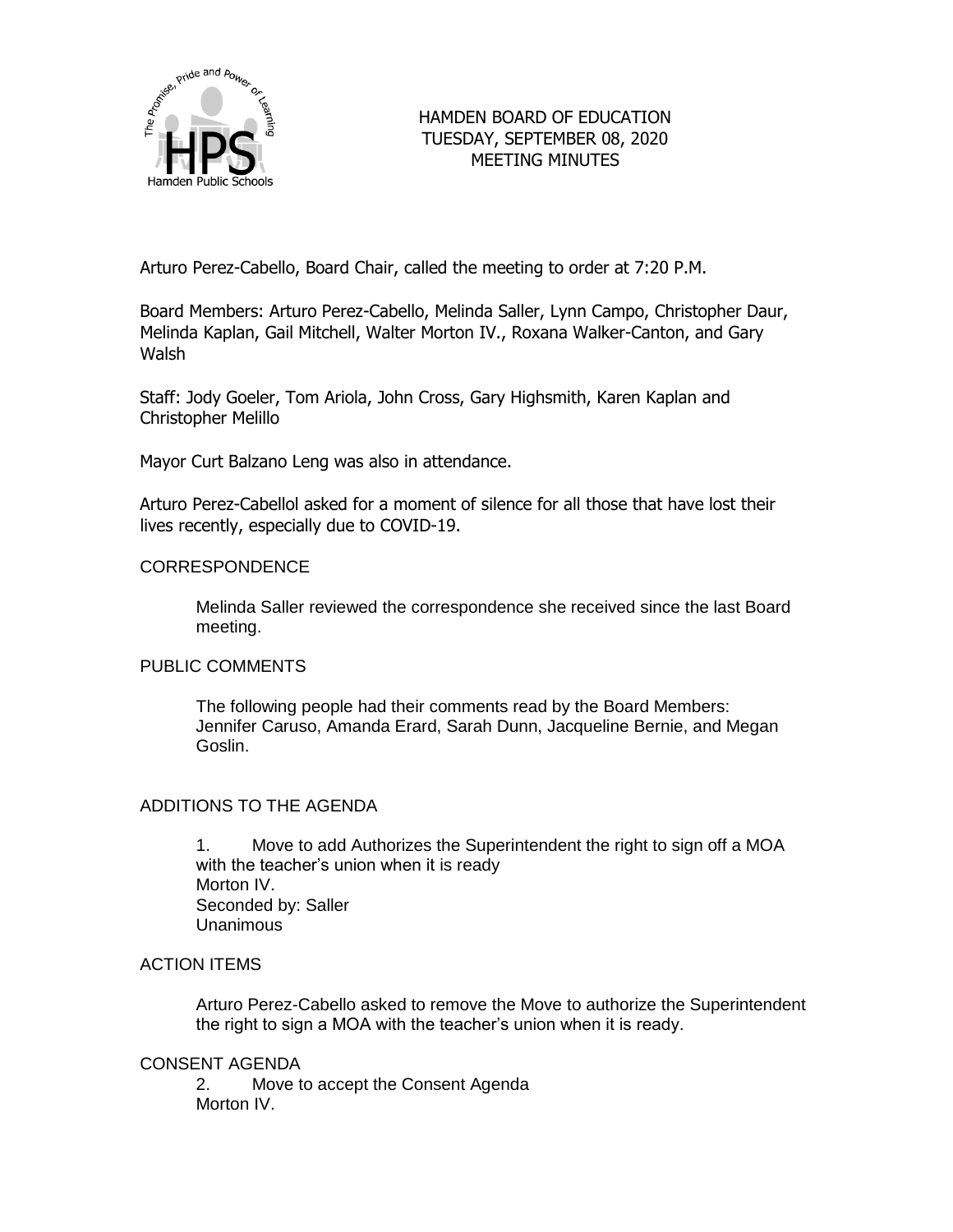Seconded by: Saller In Favor: Campo, Kaplan, Mitchell, Morton IV., Perez-Cabello, Saller, Waker-Canton and Walsh Abstain: Daur MOTION PASSES

a. Approval to adopt Hamden Board of Education Policy #6141.31 Bilingual Bicultural Education (Policy meeting, May 19, 2020) (2<sup>nd</sup> Reading) b.. Approval to adopt Hamden Board of Education Policy #6141.311 Limited English Proficiency Program (English Learners) (Policy meeting, May 19, 2020)  $(2^{nd}$  Reading)

### INFORMATION ITEMS SUPERINTENDENT'S REPORT

The Superintendent wanted to thank the Core Team and the Reopening Committee and sub-committee for their continued hard work. The Superintendent discussed the Reopening Plan.

Tom Ariola updated the Board on the CARES ACT funds Hamden will receive.

The Superintendent reported Sarah Tamiscolli, applied to for a collaboration in BRIDGES (HVAC is the opportunity Hamden will participate in). We are only one of 50 districts in the state to have been selected to participate in BRIDGES.

The Superintendent is working with Right at School and the Y for childcare for days of remote learning and earlier dismissal time.

#### COMMITTEE REPORTS

Curriculum Committee - Committee Chair, Melissa Kaplan reported on the activities of the committee.

ACES/Wintergreen - Committee Chair, Lynn Campo reported that a meeting will be taking place September 10, 2020.

Operations Committee - Committee Chair, Christopher Daur, reported on the activities of the committee.

Finance Committee - Committee Chair, Walter Morton IV., reported on the activities of the committee.

Personnel Committee - Committee Chair, Walter Morton IV., reported on the activities of the committee.

Policy Committee - Committee Chair, Melinda Saller, stated that the committee will meet next month.

Evaluation and Goals Committee - Committee Chair, Lynn Campo stated there needs to be a meeting soon.